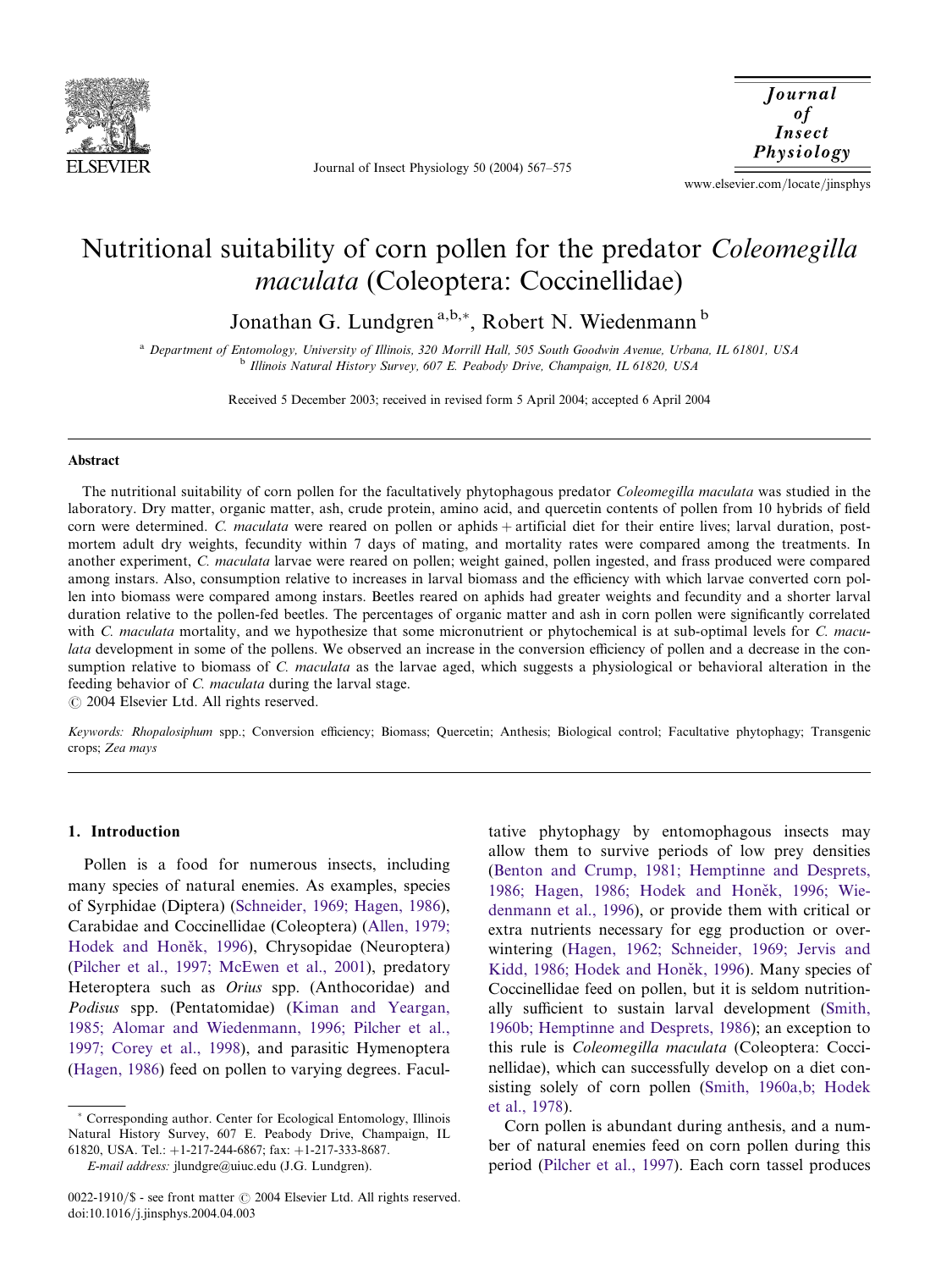2–5 million pollen grains over approximately 8 days ([Hoeft et al., 2000\)](#page-7-0), although higher values have been reported [\(Goss, 1968\)](#page-7-0). Much of this pollen stays within the field margins ([Raynor et al., 1972; Jesse and](#page-8-0) [Obrycki, 2000; Pleasants et al., 2001\)](#page-8-0), presumably because the pollen grains are each  $90-100 \mu m$  in diameter and they are not well suspended in the air [\(Raynor](#page-8-0) [et al., 1972\)](#page-8-0). The nutrition of corn pollen as food for insects has been studied primarily with Apis mellifera (Hymenoptera: Apidae) [\(Standifer, 1966,](#page-8-0) [1967; Standifer et al., 1968; Stanley and Linskins,](#page-8-0) [1974\)](#page-8-0). Corn pollen contains members of all of the major classes of organic and inorganic nutrients. For instance, corn pollen contains sugars and relatively high levels of starch (primarily amylopectin) ([Goss,](#page-7-0) [1968; Stanley and Linskins, 1974; Roulston and Buch](#page-7-0)[mann, 2000\)](#page-7-0), amino acids and proteins such as adenine and choline [\(Goss, 1968; Stanley and Linskins, 1974\)](#page-7-0), lipids and phytosterols [\(Goss, 1968; Standifer et al.,](#page-7-0) [1968\)](#page-7-0), and phosphorus, potassium and other inorganic minerals ([Goss, 1968; Stanley and Linskins, 1974\)](#page-7-0). Corn pollen contains almost no carotenoid pigments (J.G.L. unpublished data); this is a biochemical feature that is relatively unique to corn pollen, and corn pollen is yellow because of the presence of the flavonoid pigment quercetin and its derivatives [\(Goss, 1968](#page-7-0)).

C. maculata is one of the most prevalent chewing predators in Midwestern corn [\(Udayagiri et al., 1997;](#page-8-0) [Wright and DeVries, 2000](#page-8-0)) and is a source of mortality to several pests of corn, including aphids, eggs of Ostrinia nubilalis (Lepidoptera: Crambidae), and Helicoverpa zea (Lepidoptera: Noctuidae) ([Wright and Laing, 1980;](#page-8-0) [Cottrell and Yeargan, 1998; Phoofolo et al., 2001;](#page-8-0) [Pfannenstiel and Yeargan, 2002\)](#page-8-0). In addition to being an important predator, C. maculata is also facultatively phytophagous on corn pollen under field conditions ([Lundgren et al., 2004\)](#page-8-0). Fluctuations in the population of C. maculata have been correlated with anthesis of sweet and field corn ([Benton and Crump, 1981; Cottrell and](#page-7-0) [Yeargan, 1998; Lundgren et al., 2004\)](#page-7-0). In fact, corn pollen may be preferred over prey as food [\(Smith, 1965\)](#page-8-0), and corn pollen may temporarily detract from predation of target pests [\(Cottrell and Yeargan, 1998; Pfannenstiel](#page-7-0) [and Yeargan, 2002; Lundgren et al., 2004\)](#page-7-0). Several aspects of pollinivory by C. maculata, such as the effects of intraspecific nutritional variation of corn pollen on C. maculata fitness and fecundity of pollenreared individuals, have not been explored thoroughly.

Although it is well documented that insect natural enemies feed on corn pollen, the nutritional suitability of corn pollen (or any other pollen, for that matter) for natural enemies is not well understood [\(Nordlund et al.,](#page-8-0) [2001\)](#page-8-0). Commercial hybrids of transgenic insecticidal corn hybrids express the delta-endotoxins of the entomopathogen *Bacillus thuringiensis* (*Bt*) in their pollens, and there is concern over potential adverse effects of transgenic pollen to natural enemies, including the predator C. maculata [\(Pilcher et al., 1997; Lundgren](#page-8-0) [and Wiedenmann, 2002\)](#page-8-0). Understanding the feeding behavior of natural enemies that ingest corn pollen is necessary to designing and interpreting laboratory assays that quantify the toxicity of pollen from transgenic insecticidal corn hybrids to the non-target species, C. maculata. The current research addresses the intraspecific nutritional variability of corn pollen, its effect on the fitness of pollen-fed C. maculata relative to prey-fed individuals, and the feeding efficiency of C. maculata larvae reared on corn pollen.

# 2. Materials and methods

## 2.1. Corn and insects

Seeds from nine hybrids of field corn were provided by Illinois Foundation Seeds (Champaign, IL), and seed of one hybrid was provided by Pioneer Hi-Bred International (Johnston, IA). All hybrids were commercially competitive, non-transgenic hybrids except for one, which was transgenic and contained the Yield- $\text{card}^{\omega}$  gene that expresses the Cry1Ab insecticidal protein from Bt for control of Lepidoptera. Parents for the hybrids were: (1) Fr390YG  $\times$  FR9661 (transgenic), (2) LH213  $\times$  FR9671, (3) FR3113  $\times$  FR2108 BmA022, (4) FR9612  $\times$  LH185, (5) FR1909  $\times$  FR9661 BmA051, (6) FR3484  $\times$  FR4901, (7) FR3361  $\times$  FR9661, (8)  $FR1064 \times FR9642$ , (9)  $FR3484 \times LH185$ , and (10) Pioneer hybrid 34G81. Two corn plants per 3.8-l pot were grown in a single greenhouse, the plants were watered twice daily with trickle irrigation, and each pot was fertilized weekly with 2.2 l of aqueous Peters Professional General Purpose Fertilizer (20N, 10K, 20P; Scotts, Allentown, PA) at a concentration of 250 ppm. Tassels were contained in 2.3-kg paper bags that were stapled shut before pollen was shed. Pollen was sifted through a sieve (sieve no. 230, Dual Manufacturing Co., Chicago, IL) with a 0.06-mm pore size and examined under a dissecting microscope at  $50\times$  to confirm that there was no contamination by anther fragments and other plant tissue. Pollen was placed in 36-ml sealed plastic vials (Bioquip Products, Gardena, CA) and kept at  $-10$   $\degree$  C until use.

The *C. maculata* colony originated from field-collected individuals and had been reared on artificial diet no. 7 of [Atallah and Newsom \(1966\),](#page-7-0) without tetracycline, continuously for approximately two years, with annual additions of field-collected individuals. Newly hatched first instars remained unfed with their chorions and siblings for 24 h before being assigned to experimental treatments. Rhopalosiphum maidis (Fitch) and R. padi (L.) (Homoptera: Aphidae) were collected from infested non-transgenic corn plants grown in a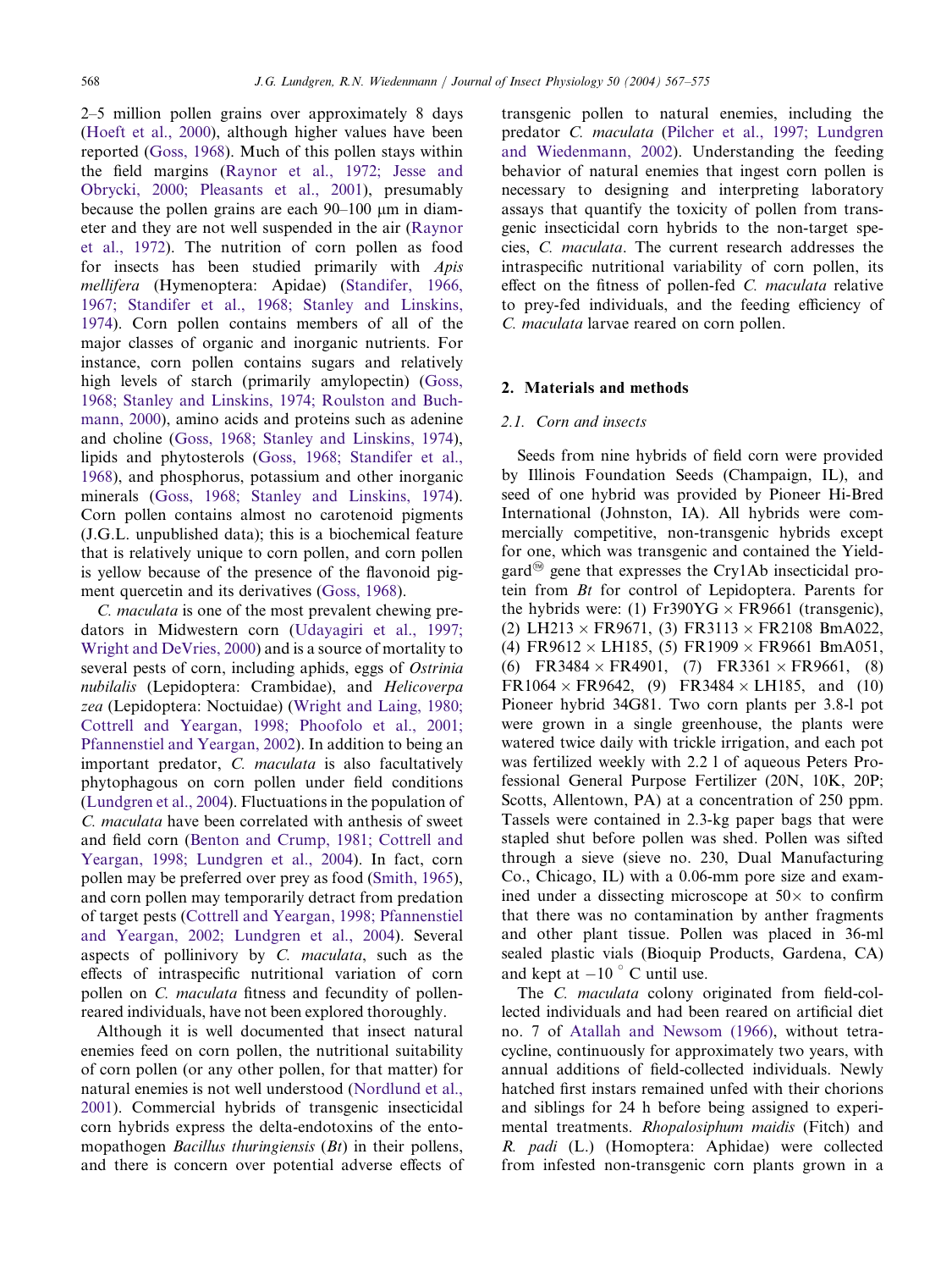separate greenhouse from the pollen-producing plants. We did not distinguish between aphid species when offering them as food for C. maculata, but most of the aphid population was comprised of R. maidis.

# 2.2. Nutritional profiles of pollen

We quantified the levels of dry matter, organic matter/ash, crude protein, amino acid contents, and quercetin in pollens from all hybrids. Dry matter determinations and dry-ashing procedures were conducted according to the [AOAC \(2003\).](#page-7-0) Organic matter was calculated by subtracting the ash percent from dry matter percent. Crude protein content (total nitrogen) of the pollens was determined on a combustion-based determinator (LECO FP-2000, LECO Corporation, St. Joseph, MI) [\(AOAC, 2003](#page-7-0)). Amino acid profiles (percentage of dry matter) were created using an amino acid analyzer with ion exchange chromatography (Beckman 126AA amino acid analyzer, Beckman Coulter Inc., Fullerton, CA) using citrate buffers, and ninhydrin was used for detection; analyses were conducted according to [Spitz \(1973\)](#page-8-0) by Dr. George Fahey's laboratory (University of Illinois, Urbana, IL). High-performance liquid chromatography (HPLC) was used to determine quercetin content of the pollens (HPLC conducted by Craft Technologies, Wilson, NC). A Betasil  $C_{18}$  column (4.6  $\times$  150 mm, 5 µm; Thermo Hypersil-Keystone, PA) was used to analyze the samples. The mobile phase consisted of a gradient of 0.05% TFA in water and 0.05% TFA in acetonitrile, with a flow rate of 1.0 ml/min. The UV spectra were recorded at 280 nm and electrochemically at 150 and 660 mV. Pollen from hybrid 1 was macerated in SEB4 extraction buffer (product no. ACC01958, Agdia Inc., Elkhart, IN) and subjected to an immunostrip test specific for Cry1Ab/c,  $\delta$ -endotoxins from Bt (product no. STX06200, Agdia Inc.)

# 2.3. Fitness assays of C. maculata reared on the pollens

C. maculata ( $n = 30$  per treatment) were reared until 10 days after adult eclosion on one of five dietary treatments: pollen from hybrids  $1-4$ , or aphids  $+$  artificial diet. First-instar C. maculata were randomly assigned to the treatments and were reared in 30-ml plastic cups with plastic lids (product nos. 9051 and 9053, Bio-Serv, Inc, Frenchtown, NJ) under experimental conditions of 27 °C, 14:10 L/D, and 25–35% r.h. C. maculata in the aphid  $+$  diet treatment received aphids during the larval stage and artificial diet during the adult stage, and food was supplied in excess and replaced daily. Each day, approximately 10 mg of pollen was added to each cup in the pollen treatments. For all treatments, water was supplied as a saturated cotton wick. Cups were replaced every other day, and water wicks were replaced when they became soiled.

The duration of larval development, post-mortem adult dry weight, fecundity, and mortality rates during the larval stage, pupal stage, and first 10 days of adulthood were compared among treatments. The proportions of larvae that pupated, eclosed, and survived for 10 days post-eclosion were recorded, and cumulative mortality rates for different treatments were compared using likelihood ratio tests [\(JMP 3.2.6, 1999](#page-8-0)). Ten days after eclosion, individual female beetles were exposed to two males from the C. maculata colony over 24 h for mating, and then each female was isolated in a 30-ml plastic cup with a plastic lid. The number of eggs laid per female was counted each day for 7 days, and cups were replaced within 24 h of female oviposition. At the end of the oviposition period, male and female experimental beetles were frozen at  $-10$  °C for 24 h, dried at 105  $\degree$ C for 24 h, and weighed to the nearest 0.01 mg. Because the numbers of females in the pollenfed treatments were low and oviposition rates did not differ among the pollen treatments, oviposition data from females in all pollen treatments were pooled and compared with the data from females in the aphid  $+$  diet treatment with a *t*-test. The weights and duration of larval development were compared among the pollen-fed and aphids  $+$  diet-fed beetles using ANOVAs, and significantly different means ( $P < 0.05$ ) were separated using the Tukey-Kramer means comparison ([JMP 3.2.6, 1999](#page-8-0)).

# 2.4. Feeding efficiency assays

Newly hatched C. maculata  $(N = 17)$  were reared solely on pollen from hybrid 10 in 30-ml plastic cups with plastic lids at approximately 22  $\degree$ C, 14:10 L/D, and 20–30% r.h., and water was provided as a saturated cotton wick. Each day, larvae and frass were weighed separately to the nearest 0.01 mg. Each day, we also recorded larval molts. The weights of the cast skins were always  $\leq 0.01$  mg and were not considered in the biomass studies. Each larva was provided each day with 20 mg of corn pollen, and the cups containing pollen and the water wicks were measured to the nearest 0.01 mg before feeding and again after feeding for 24 h. The difference between the starting and ending  $cup +$  pollen + water weights was recorded each day. Because water evaporated from the cotton water wick and was absorbed by the pollen, the disparity between starting and ending weights for each 24-h period was considerably larger than the actual mass of pollen consumed each day. To remedy this water bias, the pollen consumption weights were adjusted each day by subtracting the minimum weight difference each day from the rest of the observations. The daily pollen consumption for each individual was summed during each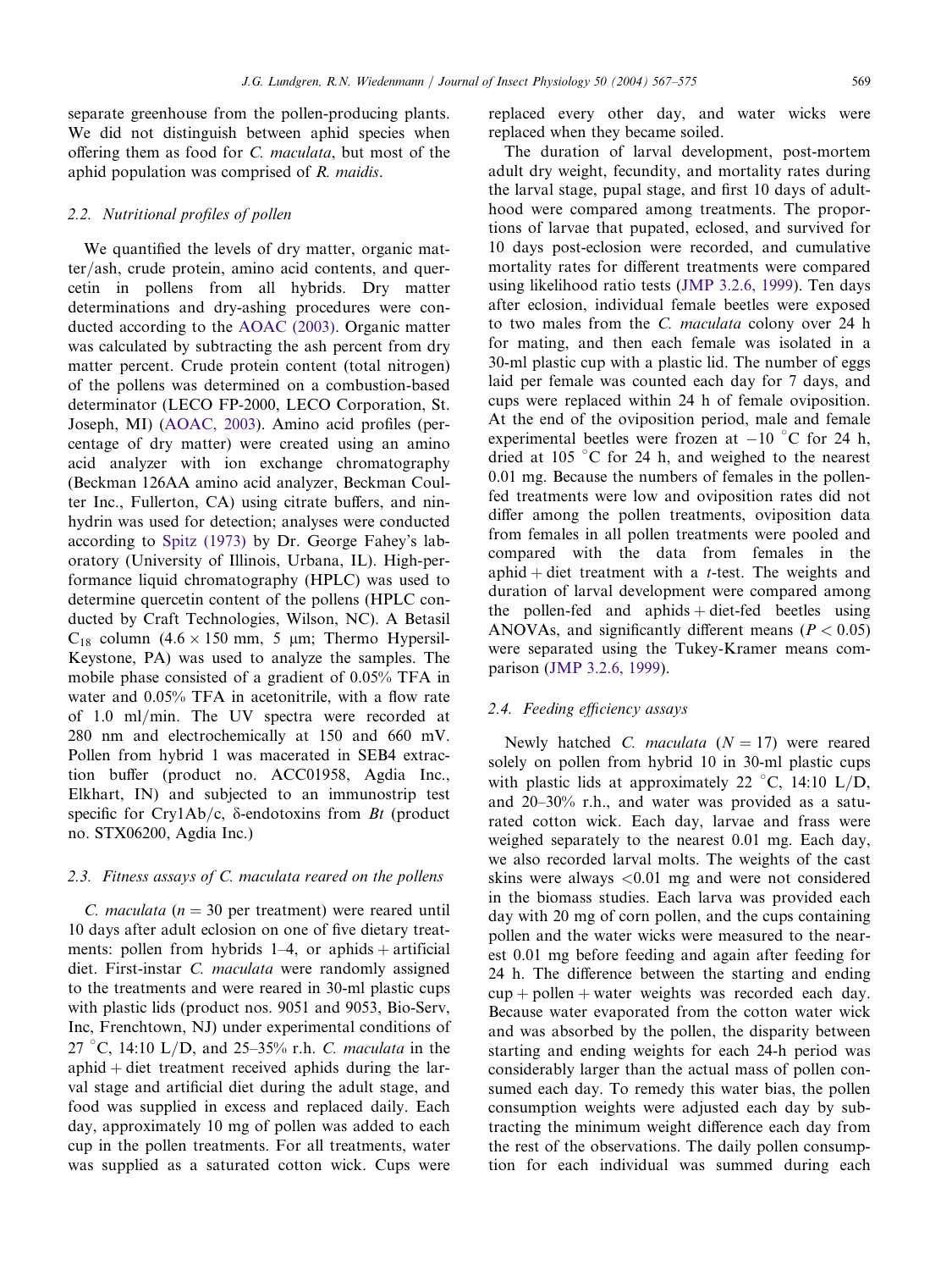stadium, and divided by the respective durations of each stadium for each individual. Thus, variation in daily consumption rates within instars is not considered in this analysis. Furthermore, the calculated mean daily pollen consumption rate was often more than the amount of pollen given each day because the dried pollen readily absorbed atmospheric moisture; thus daily pollen consumption rates are only estimates for comparing among the different stadia. We also determined the daily biomass accumulation of C. maculata larvae during each stadium by summing the daily biomass accumulation over each stadium, and dividing by the respective number of days in each stadium. Similarly, we determined the daily frass accumulation for each stadium.

The consumption of corn pollen relative to increases in body mass was examined for C. maculata in the different stadia using the consumption index (CI) formula presented by [Waldbauer \(1968\).](#page-8-0) This index is:

# $CI = \frac{weight \space of \space pollen \space consumed}{right \space }$

biomass accumulated

Also, the efficiency at which C. maculata larvae converted pollen into biomass was calculated for each instar using an adaptation of the efficiency of converted digested material (ECD) formula of [Waldbauer](#page-8-0) [\(1968\)](#page-8-0). The formula used was:

$$
ECD = \frac{\text{biomass accumulated}}{(\text{amount of food consumed} - \text{amount of f} \times \text{produced})}
$$

The consumption indices, conversion efficiencies, daily and instar biomass accumulations, pollen consumption rates, and frass production rates were compared among the stadia using ANOVAs, and means were separated with the Tukey-Kramer means comparison when  $P < 0.05$ .

# 3. Results

Variation among the hybrids was more pronounced as nutritional constituents of corn pollen became less abundant (Tables 1 and 2). The range of variation  $(maximum-minimum$  values) represented 4.8, 0.8, 0.8, 17.2, and 60.1% of the mean for dry matter, organic matter, ash, crude protein, and quercetin, respectively. Proline was the most abundant amino acid in corn pollen, and variation in the total amino acid content in the

Table 1 Nutritional indices of field corn pollen  $(N = 10)$ 

| Table 2                                                                  |  |  |
|--------------------------------------------------------------------------|--|--|
| Mean ( $\pm$ SEM) amino acid profiles for field corn pollen ( $N = 10$ ) |  |  |

| Amino acid    | Mean $\frac{6}{6}$ of dry<br>matter) | Range $\frac{0}{0}$ of dry<br>matter) |
|---------------|--------------------------------------|---------------------------------------|
| Alanine       | $1.69 \pm 0.038$                     | $1.49 - 1.89$                         |
| Arginine      | $1.14 \pm 0.019$                     | $1.03 - 1.22$                         |
| Aspartic acid | $2.48 \pm 0.049$                     | $2.17 - 2.65$                         |
| Glutamic acid | $2.54 \pm 0.076$                     | $2.21 - 3.02$                         |
| Glycine       | $1.30 \pm 0.023$                     | $1.16 - 1.39$                         |
| Histidine     | $0.54 + 0.011$                       | $0.48 - 0.58$                         |
| Isoleucine    | $1.15 \pm 0.020$                     | $1.03 - 1.24$                         |
| Leucine       | $1.77 \pm 0.032$                     | $1.57 - 1.90$                         |
| Lysine        | $1.84 \pm 0.033$                     | $1.72 - 1.95$                         |
| Phenylalanine | $1.05 \pm 0.018$                     | $0.93 - 1.12$                         |
| Proline       | $3.01 \pm 0.19$                      | $2.19 - 4.24$                         |
| Serine        | $1.29 \pm 0.035$                     | $1.11 - 1.51$                         |
| Threonine     | $1.21 + 0.024$                       | $1.05 - 1.30$                         |
| Tyrosine      | $0.69 \pm 0.011$                     | $0.61 - 0.73$                         |
| Valine        | $1.48 \pm 0.028$                     | $1.32 - 1.61$                         |

different pollens ranged from 12.5 to 68.1% of the mean (mean  $\pm$  SEM was  $23.5 \pm 3.45\%$ ) (Table 2). Cry1Ab was detected serologically in the pollen from hybrid 1.

C. *maculata* fed aphids  $\theta$  diet developed faster, weighed more, had higher fecundity, and had higher survivorship than the pollen-fed beetles (Table 3, [Figs. 1](#page-4-0) [and 2\)](#page-4-0). The larval duration was shorter for C. maculata fed the aphid  $+$  diet treatment than those fed pollen  $(F_{4, 119} = 14.24, P < 0.01)$  (Table 3). Adult weight was significantly greater for C. maculata fed aphids  $+$  diet than for those fed pollens 1, 2, and 3 ( $F_{4, 94} = 3.76$ ,  $P = 0.01$ ) (Table 3, [Fig. 1\)](#page-4-0). Larval duration, adult weight, and fecundity of C. maculata did not vary among the pollen treatments (Table 3 for larval duration and adult weight). There were no differences in

Table 3

Larval duration and post-mortem adult dry weights for C. maculata reared on different diets. Values within columns followed by different letters are significantly different (Tukey-Kramer means comparison,  $\alpha = 0.05$ 

| Treatment $(n)$      | Larval duration<br>(SEM) in days | Adult weight (SEM)<br>in mg |  |
|----------------------|----------------------------------|-----------------------------|--|
| Aphids $+$ diet (21) | $9.24(0.26)$ A                   | 5.41 $(0.41)$ A             |  |
| Pollen $1(24)$       | $10.83(0.21)$ B                  | $3.59(0.40)$ B              |  |
| Pollen $2(26)$       | $11.00(0.17)$ B                  | 3.80(0.43) B                |  |
| Pollen $3(26)$       | $11.12(0.16)$ B                  | 3.61 $(0.42)$ B             |  |
| Pollen $4(27)$       | 11.19(0.22) B                    | 4.53 (0.34) AB              |  |

|            | Dry matter $(\% )$ | Organic matter $(\%)$ | Ash $(\%)$    | Crude protein $(\% )$ | Quercetin $(\mu g/g)$ |
|------------|--------------------|-----------------------|---------------|-----------------------|-----------------------|
| Mean (SEM) | 92.08 (0.45)       | 97.27(0.07)           | 2.73(0.07)    | 24.39 (0.36)          | 324.60 (19.49)        |
| Range      | 89.95–94.45        | 96.80–97.58           | $2.42 - 3.20$ | 22.73-26.88           | 233-428               |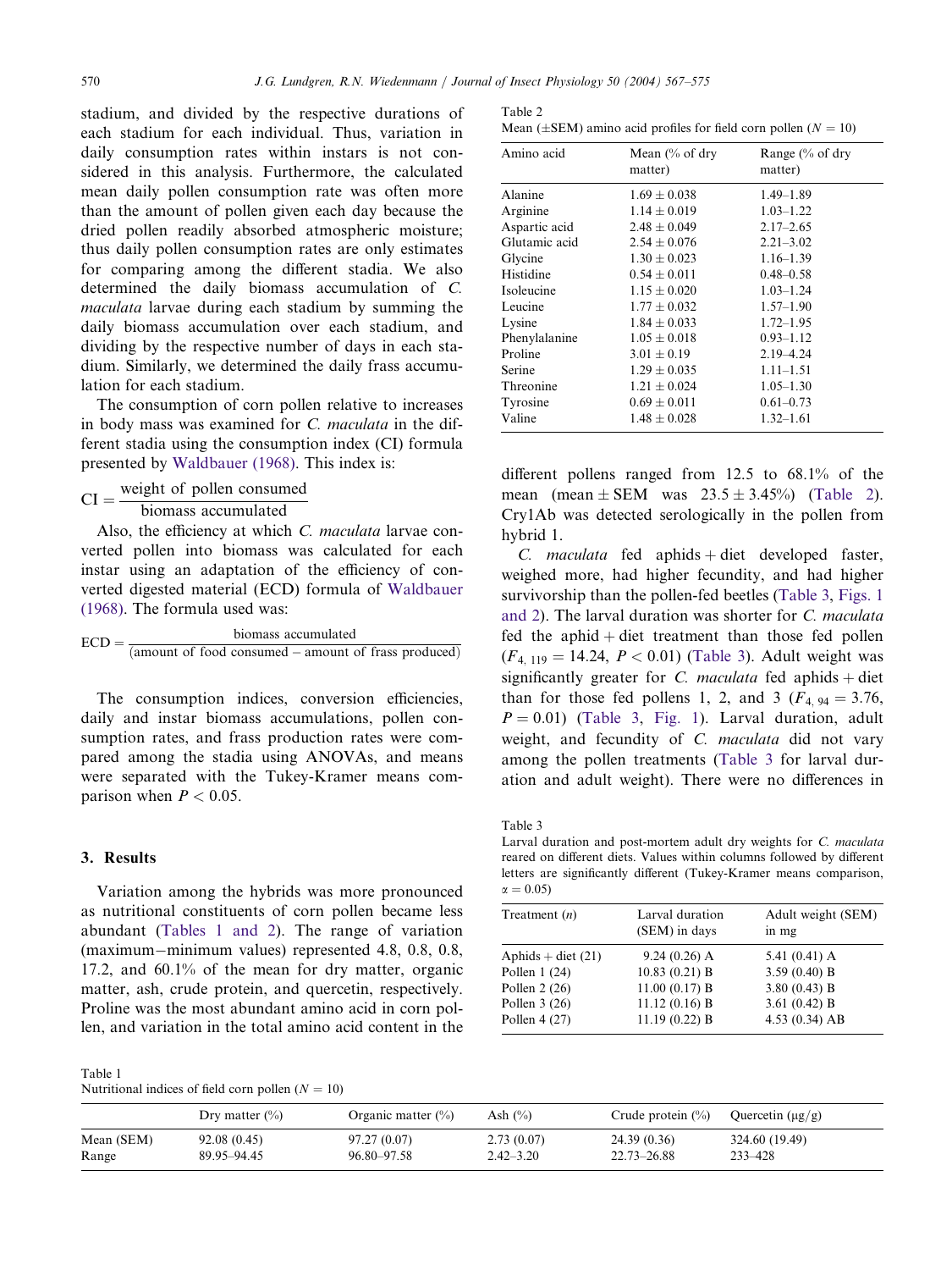<span id="page-4-0"></span>

Fig. 1. Comparison of the fecundity (mean  $\pm$  SEM number of eggs per female) of *C. maculata* reared on aphids  $+$  diet or pollen for 7 days after mating. Bars with different letters are significantly different from each other (*t*-test;  $\alpha = 0.05$ ).

fecundity among females fed the different pollens  $(F_{3, 13} = 0.77, P = 0.53)$ . Females reared on aphids+ diet laid significantly more eggs than those reared on corn pollen, when the pollen treatments were pooled  $(t_{25} = 10.64, P < 0.01)$  (Fig. 1). Mortality in larvae and pupae was not significantly different among the treatments (larval stage:  $\chi^2_{4, 144} = 5.77$ ,  $P = 0.22$ ; pupal stage:  $\chi^2_{4, 144} = 3.38, P = 0.50$  (Fig. 2). Adult mortality differed significantly among the treatments when the aphid + diet treatment was included  $(\chi^2_{4, 144} = 20.02,$  $P < 0.01$ ) and excluded from the analysis (i.e., when only the pollen treatments were considered) ( $\chi^2_{3, 115}$  = 12.37,  $P = 0.01$ ) (Fig. 2).

The amount of organic matter/ash of the corn pollen was correlated with the mortality 10 days after adult eclosion  $(F_{1, 2} = 20.03, P = 0.047)$  (Fig. 3).



Fig. 2. Comparison of the cumulative mortality levels during the larval stage, pupal stage, and 10 days after adult eclosion for C. *maculata* fed different diets. Significant variation (indicated by  $*$ ) was observed in early adulthood among all diet treatments, and when the aphids  $+$  diet treatment was removed from the analyses (likelihood ratio test,  $\alpha = 0.05$ ).



Fig. 3. Comparison of the organic matter (%) of corn pollens and the mortality levels at 10 days post-eclosion of C. maculata fed the different pollens.

Organic matter and ash are perfectly, inversely related to each other, such that the equation that compares ash content with mortality level is:

Ash content  $\binom{0}{0}$  = 2.3123 + 0.0074  $*$  Mortality  $\binom{0}{0}$ 

Dry matter, crude protein, and quercetin contents for the pollens were not significantly correlated with the mortality level of C. maculata fed the different pollens (dry matter:  $F_{1,2} = 1.56$ ,  $P = 0.34$ ; crude protein:  $F_{1, 2} = 0.50$ ,  $P = 0.55$ ; quercetin:  $F_{1, 2} = 0.64$ ,  $P =$ 0:51). Similarly, mortality was not correlated with the levels of any of the amino acids ( $P > 0.35$  and  $r<sup>2</sup>$ 0:42 for amino acids).

Different instars consumed different amounts of pollen and converted pollen into biomass at significantly different rates. The mean  $\pm$  SEM durations of the first, second, third, and fourth stadia were  $2.12 \pm 0.13$ ,  $2.71 \pm 0.19$ ,  $4.56 \pm 0.16$ , and  $6.36 \pm 0.23$  days, respectively. Fourth instars accumulated biomass at a greater rate per day than did third instars, which accumulated biomass at a greater rate per day than did first and second instars  $(F_{3, 59} = 210.15, P < 0.0001)$ ; mean $\pm$ SEM daily biomass accumulations were  $0.20 \pm 0.02$ ,  $0.34 \pm 0.02$ ,  $0.63 \pm 0.03$ , and  $1.53 \pm 0.07$  mg/day for first, second, third, and fourth instars, respectively. Cumulative biomasses accumulated over the stadia were also significantly different  $(F_{3, 61} = 419.64,$  $P < 0.0001$ ) ([Fig. 4](#page-5-0)). On average, third instars consumed significantly more pollen per day than the other instars  $(F_{3, 60} = 5.45, P = 0.002)$ ; mean  $\pm$  SEM daily consumption for first, second, third, and fourth instars was  $17.43 \pm 3.08$ ,  $18.96 \pm 2.48$ ,  $30.64 \pm 2.82$ , and  $21.84 \pm 1.33$  mg/day, respectively. Also, cumulative pollen consumption was significantly greater by the third and fourth instars than by first and second instars  $(F_{3, 60} = 33.54, P < 0.0001)$  ([Fig. 5](#page-5-0)). There was significant variation within the daily and instar frass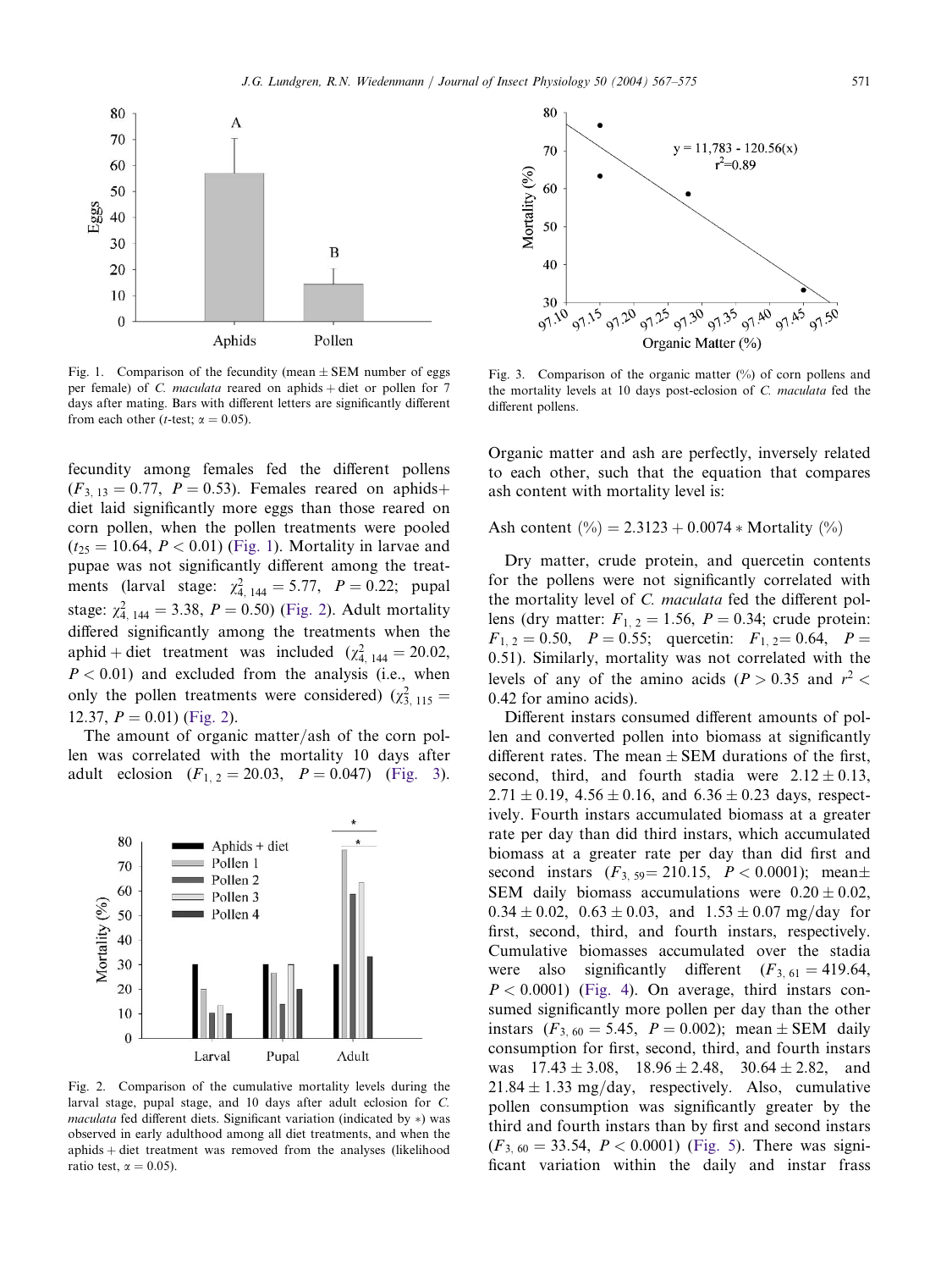<span id="page-5-0"></span>

Fig. 4. Biomass accumulated (mean  $\pm$  SEM) during each stadium for pollen-fed C. maculata. Bars with different letters are significantly different from each other (Tukey-Kramer means comparison;  $\alpha = 0.05$ ).



Fig. 5. Pollen consumed (mean  $\pm$  SEM) during each stadium for C. maculata. Bars with different letters are significantly different from each other (Tukey-Kramer means comparison;  $\alpha = 0.05$ ).

production rates. Mean  $\pm$  SEM daily frass production for first, second, third, and fourth instars was  $0.04 \pm 0.01$ ,  $0.11 \pm 0.01$ ,  $0.22 \pm 0.02$ , and  $0.76 \pm 0.04$  mg/day, respectively  $(F_{3, 59} = 175.91, P < 0.001)$ . Cumulative frass production for the first, second, third, and fourth instars was  $0.09 \pm 0.02$ ,  $0.32 \pm 0.08$ ,  $0.97 \pm 0.11$ , and  $4.78 \pm 0.22$  mg/instar, respectively  $(F_{3, 61} = 301.20,$  $P < 0.001$ ). Frass production was greatest during the fourth stadium, at an intermediate level during the third stadium, and statistically indistinguishable during the first and second stadia. The CI decreased significantly as the larva aged  $(F_3, 59 = 7.36, P < 0.001)$  (Fig. 6A). The ECD during the fourth stadium was significantly greater than the ECDs for the other stadia  $(F_{3, 59} = 25.96, P < 0.0001)$  (Fig. 6B).



Fig. 6. The CI (g pollen eaten/g of weight gained) and ECD (g of biomass gained/g pollen assimilated) for each instar of C. maculata. Bars with different letters are significantly different from each other (Tukey-Kramer means comparison;  $\alpha = 0.05$ ).

#### 4. Discussion

We found that aphids  $+$  artificial diet were superior to corn pollen for the development of C. maculata. There were significant increases in fecundity and weight, significant decreases in larval duration, and generally lower mortality rates for aphid-fed C. maculata relative to pollen-fed C. maculata. Our research supports previous findings that corn pollen-fed C. maculata larvae did not survive as well as aphid-fed individuals ([Smith, 1960a\)](#page-8-0); however, we found much higher levels of pre-imaginal survival in pollen-fed individuals than has been reported in some studies  $(<66\%$ survival, [Smith, 1960a;](#page-8-0) <48% survival, [Pilcher et al.,](#page-8-0) [1997\)](#page-8-0) ([Fig. 2\)](#page-4-0). Our results suggest that although C. maculata can complete development on corn pollen ([Fig. 2\)](#page-4-0), other foods are likely important in improving survivorship of this species. Previous research supports this assertion; C. maculata is generally regarded as one of the more polyphagous coccinellid species ([Hodek](#page-7-0) and Honěk, 1996). Gut dissections of C. maculata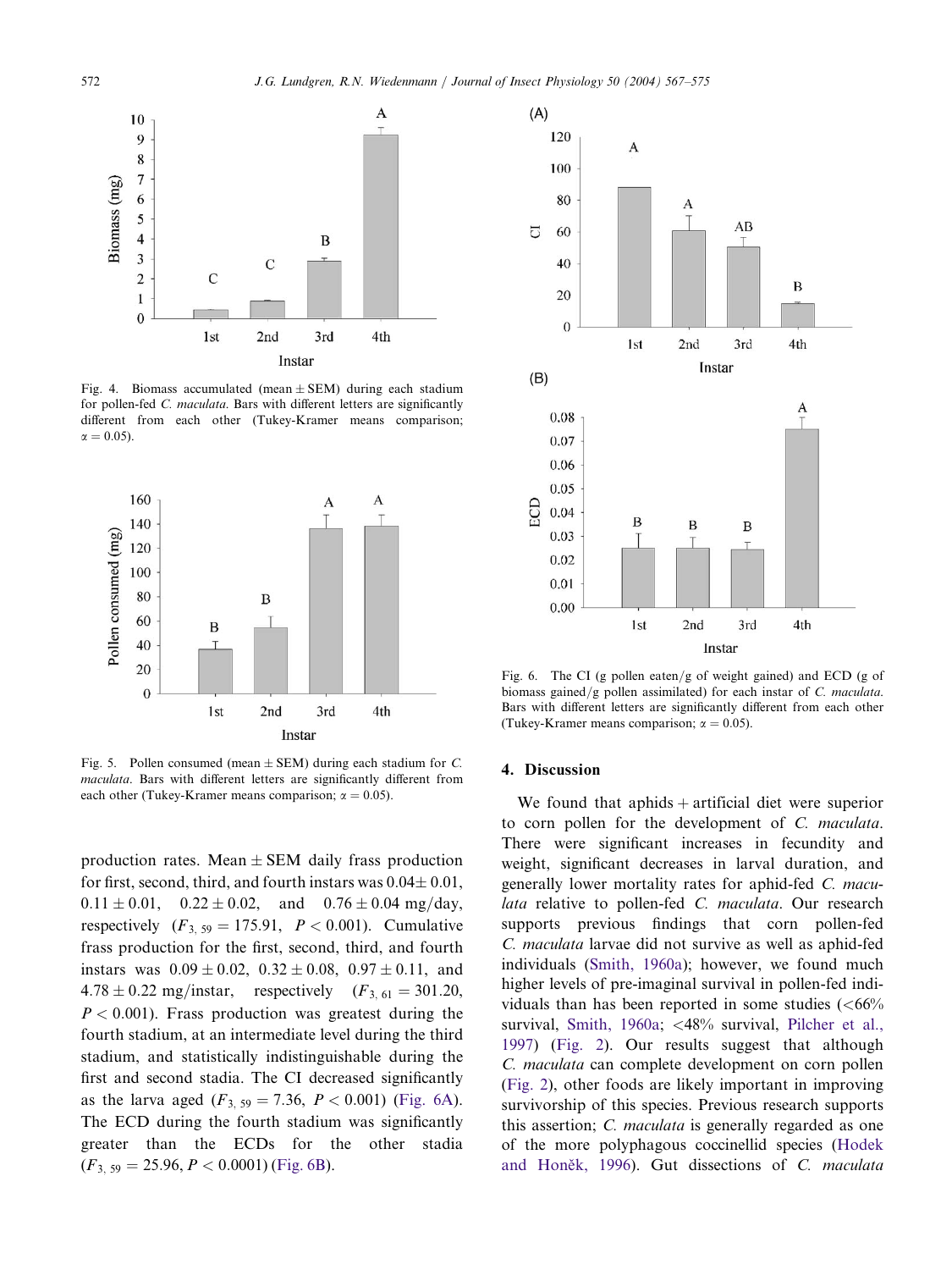adults have revealed that they feed on fungal spores and various insect prey in addition to pollen [\(Forbes,](#page-7-0) [1880; Lundgren et al., 2004\)](#page-7-0).

The levels of the different nutritional components of corn pollen that we measured in our research are similar to those reported in the literature. Pollen was dried in our experiment, hence the high percentage of dry matter in our pollens. The ratio of organic matter: ash observed in our research falls within the range of that observed in other research. Ash content of corn pollen in one study ranged between 0.83 and 3.13% [\(Goss,](#page-7-0) [1968](#page-7-0)), but other reports generally have indicated ash content of corn pollen between 2 and 4% ([Stanley and](#page-8-0) [Linskins, 1974,](#page-8-0) and references therein). Similarly, crude protein levels in our study were similar to crude protein levels indicated in other research, although there is considerable variation in the literature. One study revealed protein levels as low as 15.8% in sweet corn pollen [\(Standifer, 1967\)](#page-8-0), although other studies have generally reported protein to be 23–27% of the dry weight of corn pollen [\(Goss, 1968; Roulston et al.,](#page-7-0) [2000](#page-7-0), and references therein). Proline has previously been found at relatively high levels in corn pollen, though our values of proline content surpass those shown in the literature [\(Stanley and Linskins, 1974\)](#page-8-0). Storage of corn pollen results in alterations of amino acid profiles [\(Linskins and Pfahler, 1973](#page-8-0)), and because the pollen used in our study was stored for several days before analyses, the results shown here should be interpreted with care. In general, we did not observe the same ratios of amino acids in corn pollen that have been observed in previous research ([Linskins and Pfah](#page-8-0)[ler, 1973; Stanley and Linskins, 1974](#page-8-0)). It should be noted that the low level of variation that we observed in the amounts of macronutrients (e.g., organic matter) does not necessarily mean that micronutrient and phytochemical constituents (e.g., proline and quercetin) are not highly variable among hybrids.

Although quercetin has been identified as being present in corn pollen ([Goss, 1968\)](#page-7-0), we are not aware of previous efforts to quantify this phytochemical in corn pollen. The level of quercetin in corn pollen (324  $\mu$ g/g) is high relative to other plants ([Wiermann, 1968,](#page-8-0) as presented in [Stanley and Linskins, 1974\)](#page-8-0). For comparison, quercetin contents in broccoli, apple peel, onion, and tea are 68, 230, 348, and 16  $\mu$ g/g, respect-ively ([Justesen et al., 1998](#page-8-0)), and the mean  $\pm$  SD quercetin content in bee-collected pollens were  $6.6 \pm 1.96$  µg/g (Bonvehi<sup>[et al., 2001](#page-7-0)). The bitter taste</sup> of several flavonoids such as quercetin is speculated to defend pollen from herbivory [\(Stanley and Linskins,](#page-8-0) [1974; Harborne, 1979](#page-8-0)). It would be interesting to elucidate with further experimentation whether wind pollinated plants defend their pollens from herbivory with elevated levels of anti-feedant substances like quercetin. Finally, the variation in the abundance of this phytochemical gives credence to the hypothesis that other micronutrients more critical to the nutrition of C. maculata could have significant variation among the hybrids used in our study and could potentially lead to the low eclosion rates that we observed.

The slight variation in organic matter and ash content in the different pollens was strongly correlated with mortality rates in pollen-reared C. maculata, suggesting that some critical nutrient was at sub-optimal levels in some of the pollens. Most of the mortality in pollen-fed C. maculata occurred during early adulthood ([Fig. 2](#page-4-0)), and more specifically during eclosion to adulthood. From our data, it is impossible to discern whether the mortality is related to critical organic constituents that are lacking in some of the pollen hybrids or to inorganic toxic substances that are more prevalent in certain hybrids. Because crude protein and amino acid levels in the pollens were not highly correlated with mortality, variation in lipid or carbohydrate components of the organic matter may be responsible for the poor eclosion rates. Sterols are organic components that could be investigated further. Insects cannot synthesize sterols, so they must rely on dietary sterols to produce critical hormones needed for ecdysis and other physiological functions [\(Chapman, 1998\)](#page-7-0). The primary sterol in corn pollen is 24-methylene-cholesterol (59–64.5% of sterol isolates), although a number of other phytosterols are present at lower levels in corn pollen ([Goss, 1968; Standifer et al., 1968\)](#page-7-0). Lipid levels in corn pollen are among the lowest observed in any pollens, and sterols compose only 0.1% of the organic constituents of corn pollen [\(Standifer, 1966; Stanley](#page-8-0) [and Linskins, 1974\)](#page-8-0). Variation in major or minor sterol components may have led to the high rate of mortality during eclosion in our study. Also, it should be noted that our results support those of [Pilcher et al. \(1997\),](#page-8-0) who found that pollen from lepidopteran-specific transgenic insecticidal corn had no deleterious effects on the fitness of pollen-fed C. maculata larvae. Although C. maculata mortality was generally the highest for larvae reared on hybrid 1, the difference was not significantly greater than for beetles fed the other hybrids; further, mortality was strongly correlated with the nutritional constituency of the pollens, rather than with potential toxicity from the insecticidal protein ([Fig. 3\)](#page-4-0).

We found that the consumption index decreased and the efficiency that C. maculata larvae convert pollen into biomass increased as larvae aged [\(Fig. 6\)](#page-5-0). Both of these results can be explained by the fact that C. maculata consumed similar amounts of pollen on a daily basis over the duration of the larval stage (except during the third stadium), and gained weight at a greater rate as larvae aged. Because each stadium became progressively longer as larvae aged, the larvae had higher total pollen consumption rates during the third and fourth stadia ([Fig. 5](#page-5-0)). Holometabolous insects often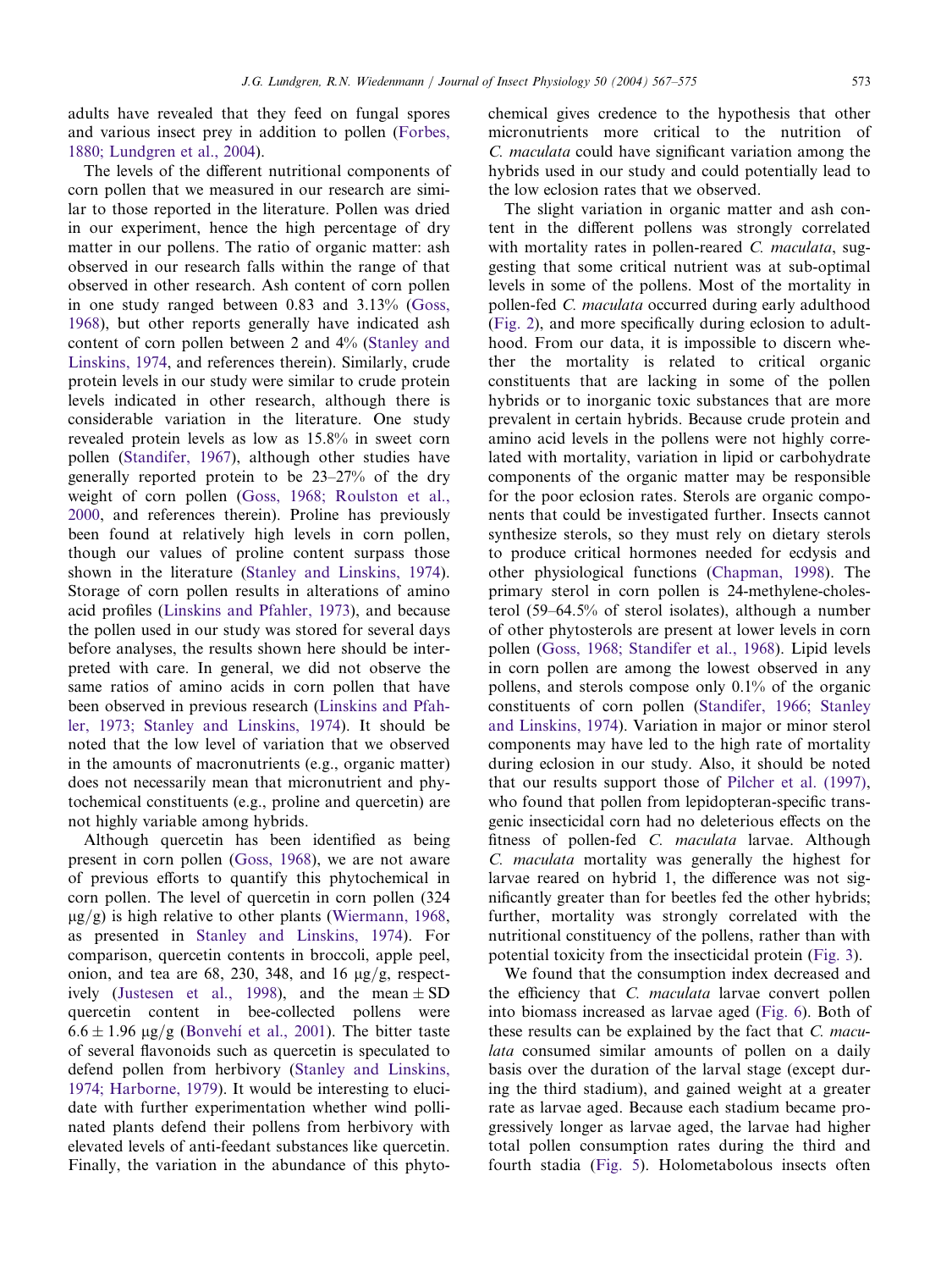<span id="page-7-0"></span>grow at a faster rate in later stadia, but the observation that the ECD of C. maculata larvae is higher and the CI is lower during later stadia is contrary to many reports in the literature (see [Scriber and Slansky, 1981](#page-8-0), for a review). Our research suggests that there is a physiological or behavioral alteration that occurs in late-instar C. maculata larvae, which allows them to derive more nutrition from pollen, such that late instars are able to produce more biomass from the same amount of corn pollen. These observations do not translate to other foods for C. maculata; C. maculata larvae consume considerably more aphids as they age (up to 15 and 50 aphids per day during the first and fourth stadia, respectively; [Lundgren, 2004\)](#page-8-0). It is possible that poor nutrition of corn pollen relative to prey may have affected the ECD and CI. Also, in our study, within-instar variability in daily pollen consumption might reveal different consumption rates over the larval stage. For instance, fourth instars ingested a large amount of pollen on some days and no pollen on others, such that the mean daily pollen consumption over the instar was similar to the mean daily pollen consumption by the first and second instars. Our dataset unfortunately did not allow us to study withininstar variability in pollen consumption with enough precision to examine these relationships.

The results of this research are applicable to designing assays that quantify the toxicity of transgenic corn pollen to C. maculata. First, our research demonstrates that not all corn pollen is nutritionally equal. Future pollen-feeding assays should use only nutritionally equivalent hybrids of corn to reduce nutritional variation that could potentially lead to spurious differences in toxicity between treatments and the control. Also, it seems that there is some physiological or behavioral alteration to pollen-feeding that occurs during the larval stage of C. maculata. Toxicity assays should address potential alterations in susceptibility or dose ingestion over the larval stage by exposing C. maculata larvae to the toxic pollen for the duration of larval development. Finally, although corn pollen is a suitable food source for the larval development of C. maculata, it is not ideal, and under field conditions this species likely relies on corn pollen as only one component of a wider diet. Consequently, pollen-only toxicity assays should be interpreted as a worst-case scenario, with the understanding that toxic effects discovered in the laboratory should not be extrapolated to field conditions.

# Acknowledgements

We thank Kristine Cruz, Russell Heinrichs, Alison Huber, Carlos Pavon, and Anthony Razzak for technical assistance; Illinois Foundation Seeds and Pioneer Hybrid International for providing the corn seed; Elizabeth Flickinger and Dan Grunloh for running the nutritional profiles of corn pollen; Craft Technologies for quantifying the quercetin in the different pollens; and Susan Fahrbach, Lee Solter, and Kevin Steffey for reviewing earlier drafts of the manuscript.

# References

- Allen, R.T., 1979. The occurrence and importance of ground beetles in agricultural and surrounding habitats. In: Erwin, T.L., Ball, G.E., Whitehead, D.R. (Eds.), Carabid Beetles: Their Evolution, Natural History, and Classification. Dr. W. Junk bv Publishers, The Hague, pp. 485–506.
- Alomar, O., Wiedenmann, R.N. (Eds.), 1996. Zoophytophagous Heteroptera: Implications for Life History and Integrated Pest Management. Entomological Society of America, Lanham, MD.
- AOAC, 2003. Official Methods of Analysis, 17th ed. Association of Official Analytical Chemists, Washington, DC.
- Atallah, Y.H., Newsom, L.D., 1966. Ecological and nutritional studies on Coleomegilla maculata DeGeer (Coleoptera: Coccinellidae). I. The development of an artificial diet and a laboratory rearing technique. Journal of Economic Entomology 59, 1173–1178.
- Benton, A.H., Crump, A.J., 1981. Observations on the spring and summer behavior of the 12-spotted ladybird beetle, Coleomegilla maculata (DeGeer) (Coleoptera: Coccinellidae). Journal of the New York Entomological Society 89, 102–108.
- Bonvehí, J.S., Torrentó, M.S., Lorente, E.C., 2001. Evaluation of polyphenolic and flavanoid compounds in honeybee-collected pollen produced in Spain. Journal of Agriculture and Food Chemistry 49, 1848–1853.
- Chapman, R.F., 1998. The Insects: Structure and Function, fourth ed. Cambridge University Press, Cambridge, UK.
- Corey, D., Kambhampati, S., Wilde, G., 1998. Electrophoretic analysis of Orius insidiosus (Hemiptera: Anthocoridae) feeding habits in field corn. Journal of the Kansas Entomological Society 71, 11–17.
- Cottrell, T.E., Yeargan, K.V., 1998. Effect of pollen on Coleomegilla maculata (Coleoptera: Coccinellidae) population density, predation, and cannibalism in sweet corn. Environmental Entomology 27, 1402–1410.
- Forbes, S.A., 1880. Notes on insectivorous Coleoptera. Bulletin of the Illinois State Laboratory for Natural History 3, 153–160.
- Goss, J.A., 1968. Development, physiology, and biochemistry of corn and wheat pollen. The Botanical Review 34, 333–358.
- Hagen, K.S., 1962. Biology and ecology of predaceous Coccinellidae. Annual Review of Entomology 7, 289–326.
- Hagen, K.S., 1986. Ecosystem analysis: plant cultivars (HPR), entomophagous species and food supplements. In: Boethel, D.J., Eikenbary, R.D. (Eds.), Interactions of Plant Resistance and Parasitoids and Predators of Insects. Ellis Horwood Limited, West Sussex, England, pp. 151–197.
- Harborne, J.B., 1979. Flavonoid pigments. In: Rosenthal, G.A., Janzen, D.H. (Eds.), Herbivores: Their Interaction with Secondary Plant Metabolites. Academic Press, New York, pp. 619–656.
- Hemptinne, J.L., Desprets, A., 1986. Pollen as a spring food for Adalia bipunctata. In: Hodek, I. (Ed.), Ecology of Aphidophaga. Academia and Dr W. Junk, Prague and Dordrecht, pp. 29–35.
- Hodek, I., Honěk, A., 1996. Ecology of Coccinellidae. Kluwer Academic Publishers, Dordrecht, The Netherlands.
- Hodek, I., Ruzicka, Z., Hodkova, M., 1978. Pollinivorie et aphidophagie chez Coleomegilla maculata (DeGeer). Annales de Zoologie Ecologie Animale 10, 453–459.
- Hoeft, R.G., Nafziger, E.D., Johnson, R.R., Aldrich, S.R. (Eds.), 2000. Modern Corn and Soybean Production. MCSP Publications, Champaign, IL.